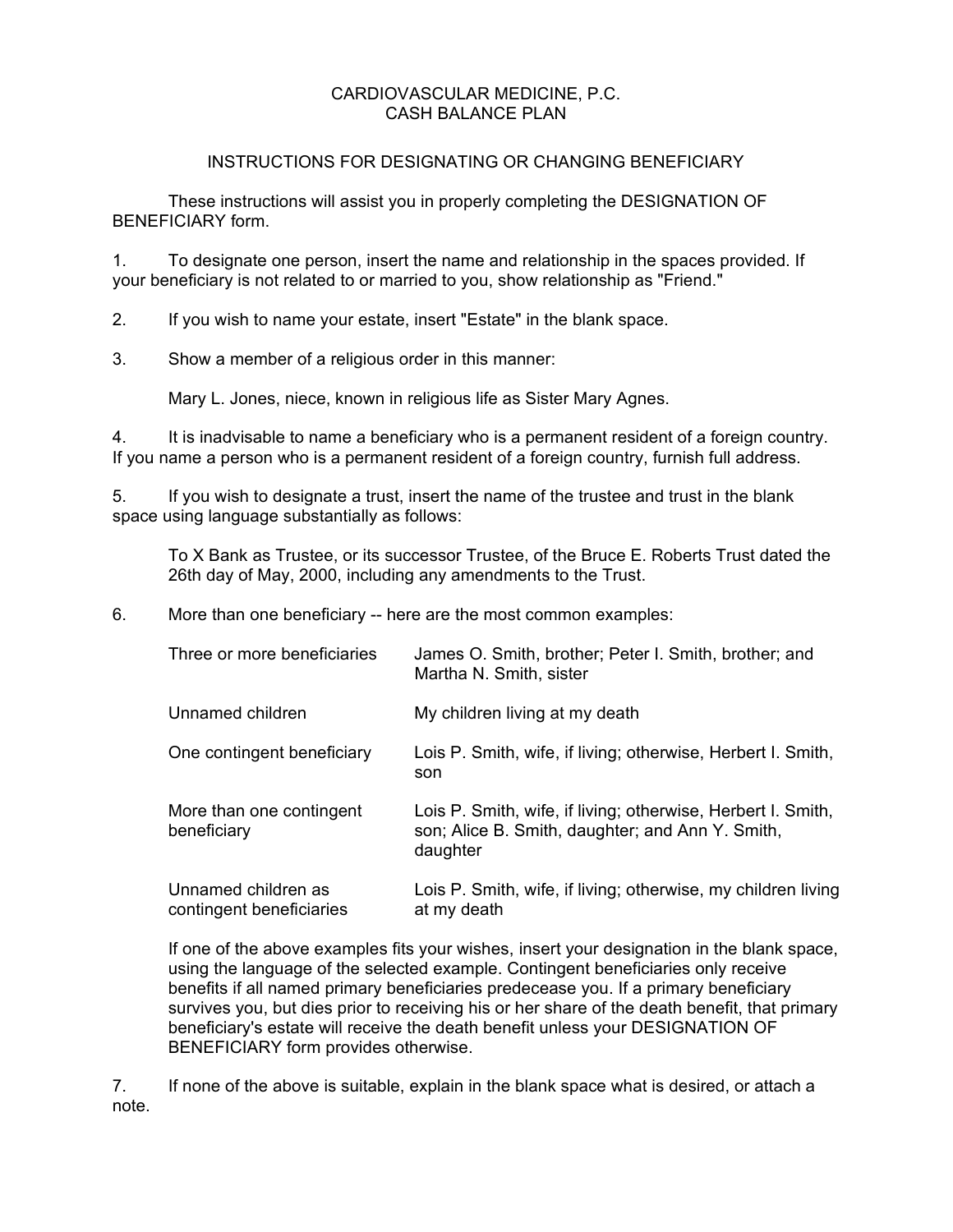Note: If you name a trust as a beneficiary, you also must satisfy additional documentation requirements. The Plan Administrator will provide you with the additional forms you must complete.

Note: Unless you provide otherwise in completing the DESIGNATION OF BENEFICIARY form, all sums payable to more than one beneficiary will be paid equally to such beneficiaries.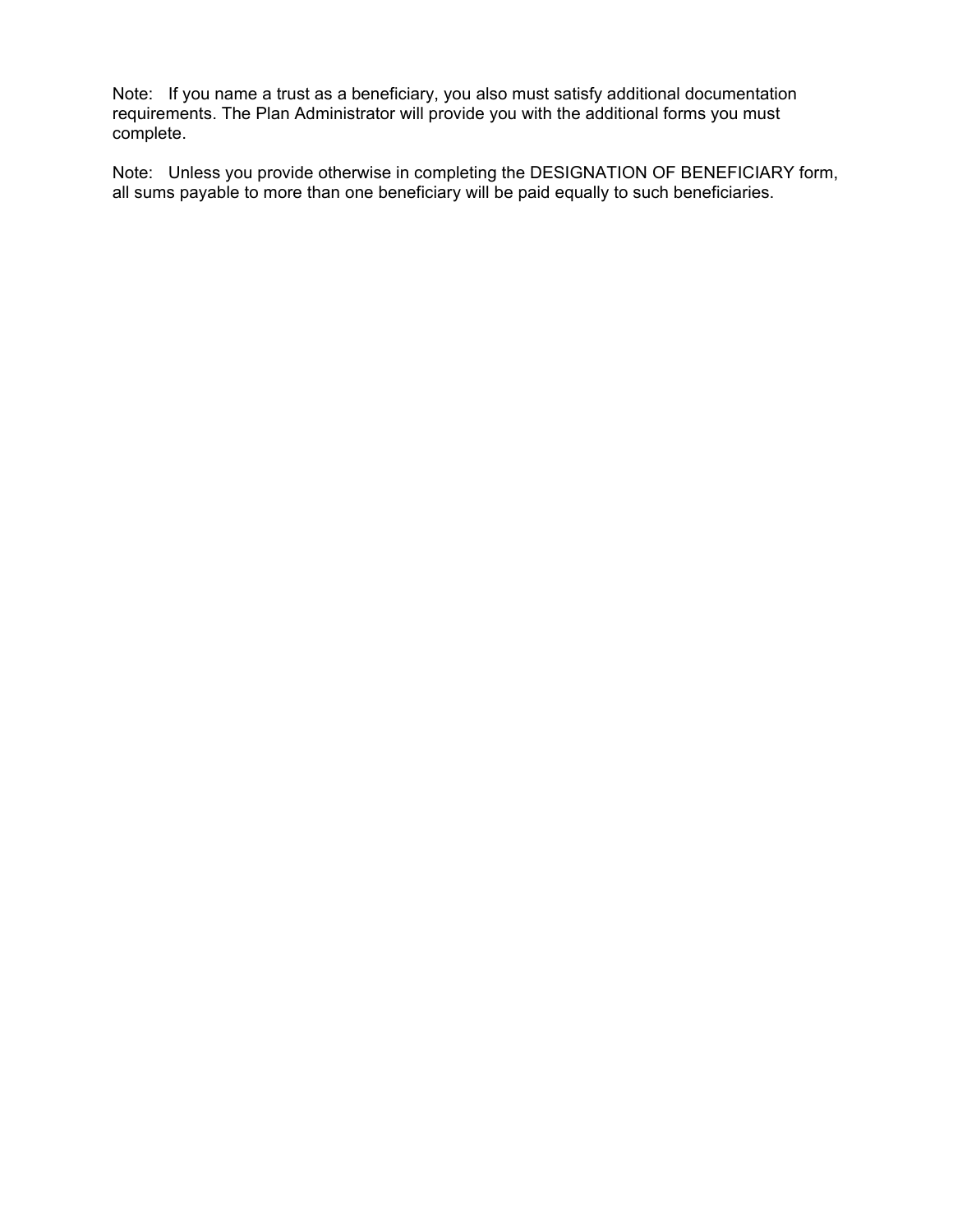# CARDIOVASCULAR MEDICINE, P.C. CASH BALANCE PLAN Participant: \_\_\_\_\_\_\_\_\_\_\_\_\_\_\_\_\_\_\_\_\_\_\_\_\_\_\_\_\_\_\_\_\_\_\_\_\_\_\_\_\_\_\_\_\_\_\_\_\_\_\_\_\_\_\_\_\_\_\_\_\_\_\_\_\_\_

### DESIGNATION OF BENEFICIARY

I hereby acknowledge receipt of the Summary Plan Description and agree to abide by all of the rules and regulations set forth in the Plan.

( ) I have become a Participant of Cardiovascular Medicine, P.C. Cash Balance Plan and I hereby make an election of beneficiary(ies).

( ) I am already a Participant of Cardiovascular Medicine, P.C. Cash Balance Plan and I hereby update my DESIGNATION OF BENEFICIARY form for death benefits to be paid under the Plan.

Regarding any amount payable under the Plan by reason of my death, I hereby mark the option applicable to my situation, and designate the following beneficiary(ies):

## ( ) MARRIED PARTICIPANT UNDER AGE 35

I have various choices to make concerning death benefits payable under the Plan. Normally, the death benefit under the Plan will be paid to my surviving spouse. However, when I am age 32, I will have the right to designate a beneficiary other than my spouse, provided my spouse consents. The Plan Administrator has provided me with a detailed explanation regarding the beneficiary of my death benefit (PRE-RETIREMENT SURVIVOR ANNUITY EXPLANATION and ELECTION TO WAIVE PRE-RETIREMENT SURVIVOR ANNUITY, WITH SPOUSAL CONSENT). If I choose to designate a beneficiary other than my spouse, the waiver will become invalid in the Plan Year in which I turn age 35. I would have to make a new waiver at that time, and get my spouse to consent again.

I understand that I must immediately inform the Plan Administrator of any change in my marital status.

Understanding my options, I choose to:

( ) keep my spouse as primary beneficiary of my death benefit. But if my spouse does not survive me, I name as contingent beneficiary(ies):

\_\_\_\_\_\_\_\_\_\_\_\_\_\_\_\_\_\_\_\_\_\_\_\_\_\_\_\_\_\_\_\_\_\_\_\_\_\_\_\_\_\_\_\_\_\_\_\_\_\_\_\_\_\_\_\_\_\_\_\_\_\_\_\_\_\_\_\_\_\_\_\_\_\_\_\_

\_\_\_\_\_\_\_\_\_\_\_\_\_\_\_\_\_\_\_\_\_\_\_\_\_\_\_\_\_\_\_\_\_\_\_\_\_\_\_\_\_\_\_\_\_\_\_\_\_\_\_\_\_\_\_\_\_\_\_\_\_\_\_\_\_\_\_\_\_\_\_\_\_\_\_\_

( ) name someone other than my spouse as the primary beneficiary of my death benefit. I understand that my spouse must agree to this waiver and that it will become invalid during the Plan Year in which I turn age 35.

( ) MARRIED PARTICIPANT AGE 35 AND OVER

I have various choices to make concerning death benefits payable under the Plan. Normally, the death benefit under the Plan will be paid to my surviving spouse. The Plan Administrator has provided me with a detailed explanation regarding the beneficiary of my death benefit (PRE-RETIREMENT SURVIVOR ANNUITY EXPLANATION and ELECTION TO WAIVE PRE-RETIREMENT SURVIVOR ANNUITY, WITH SPOUSAL CONSENT).